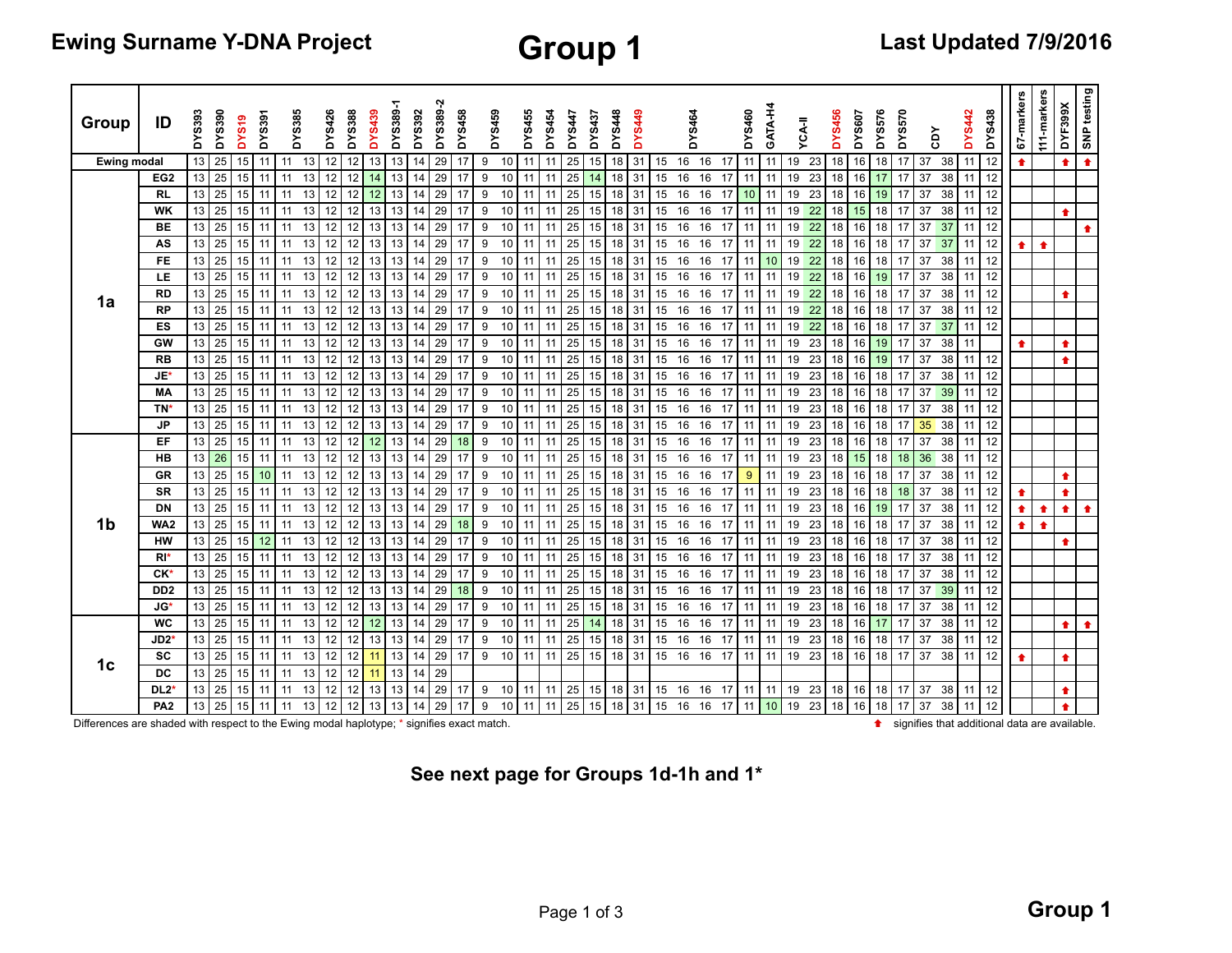| Group                                                                                      | ID              | <b>DYS393</b> | <b>DYS390</b> | <b>DYS19</b>    | DYS391 | <b>DYS385</b>   |    | DYS426 | <b>DYS388</b> | <b>DYS439</b>   | DYS389-1 | DYS392 | DYS389-2 | DYS458 | DYS459           |                 | DYS455 | DYS454 | <b>DYS447</b>   | DYS437          | <b>DYS448</b>      | <b>DYS449</b> |          | <b>DYS464</b> |                                                                                                                                                     | DYS460 |    | GATA-H4 | <b>YCA-II</b> | <b>DYS456</b> | <b>DYS607</b> | <b>DYS576</b> | DYS570 |    | ă  | <b>DYS442</b> | DYS438    | 67-markers                                    | 111-markers | DYF399X   | SNP testing |
|--------------------------------------------------------------------------------------------|-----------------|---------------|---------------|-----------------|--------|-----------------|----|--------|---------------|-----------------|----------|--------|----------|--------|------------------|-----------------|--------|--------|-----------------|-----------------|--------------------|---------------|----------|---------------|-----------------------------------------------------------------------------------------------------------------------------------------------------|--------|----|---------|---------------|---------------|---------------|---------------|--------|----|----|---------------|-----------|-----------------------------------------------|-------------|-----------|-------------|
| <b>Ewing modal</b>                                                                         |                 | 13            | 25            | 15              | 11     | 11              | 13 | 12     | 12            | 13              | 13       | 14     | 29       | 17     | 9                | 10              | 11     | 11     | 25              | 15              | 18                 | 31            | 15       | 16            | 16<br>-17                                                                                                                                           | 11     |    | 11      | 19<br>23      | 18            | 16            | 18            | 17     | 37 | 38 | 11            | 12        | $\bullet$                                     |             | ♠         | $\bullet$   |
|                                                                                            | WE3             | 13            | 25            | 15              | 11     | 11              | 13 | 12     | 12            | 13              | 13       | 14     | 29       | 17     | 9                | 10              | 11     | 11     | 25              | 15              | 18                 | 31            | 15       | 16            | 16<br>16                                                                                                                                            | 11     |    | 11      | 19<br>23      |               | 16            | 18            |        | 37 | 38 | 11            | 12        |                                               |             |           |             |
| 1d                                                                                         | WR <sub>3</sub> | 13            | 25            | 15              | 11     | 11              | 13 | 12     | 12            |                 | 13       | 14     | 29       | 17     | 9                | 10              | 11     |        | 25              | 15              | 18                 | 31            | 15       | 16            | 16<br>17                                                                                                                                            | 11     |    | 11      | 19<br>23      | 18            | 16            | 18            |        | 38 | 38 | 11            | 12        |                                               |             | ♠         |             |
|                                                                                            | $CE*$           | 13            | 25            | 15              | 11     | 11              | 13 | 12     | 12            | 13              | 13       | 14     | 29       | 17     | 9                | 10              | 11     | 11     | 25              | 15              | 18                 | 31            | 15       | 16            | 16<br>17                                                                                                                                            | 11     |    | 11      | 19<br>23      | 18            | 16            | 18            | 17     | 37 | 38 | 11            | 12        |                                               |             |           |             |
|                                                                                            | <b>JC</b>       | 13            | 24            | 15              | 11     | 11              | 13 | 12     | 12            | 13              | 13       | 14     | 29       | 17     | 9                | 10              | 11     | 11     | $\overline{25}$ | 15              | 18                 | 31            | 15       | 16            | 16<br>17                                                                                                                                            | 11     |    | 11      | 19<br>23      | 18            | 16            | 18            | 17     | 36 | 39 | 11            | 12        |                                               |             | $\bullet$ | $\bullet$   |
| 1e                                                                                         | JC3             | 13            | 25            | 15              | 11     | 11              | 13 | 12     | 12            | 13              | 13       | 14     | 29       | 17     | 9                | 10              | 11     | 11     | 25              | 15              | $18$ 30            |               | 15       | 16            | 16<br>17                                                                                                                                            | 11     |    | 11      | 23<br>19      | 18            | 16            | 18            | 17     | 36 | 39 | 11            | 12        |                                               |             |           |             |
|                                                                                            | <b>JF</b>       | 13            | 25            | 15 <sup>1</sup> | 11     | 11              | 13 | 12     | 12            | 13              | 13       | 14     | 29       | 17     | 9                | 10              | 11     | 11     | $\overline{25}$ | 15              | 18 31              |               | 15       | 16            | 16<br>17                                                                                                                                            | 11     |    | 11      | 19<br>23      | 17            | 16            | 18            | 17     | 36 | 38 | 11            | 12        |                                               |             |           |             |
| 1f                                                                                         | <b>JH</b>       | 13            | 25            | 15 <sup>1</sup> | 11     | 11              | 13 | 12     | 12            | 13              | 13       | 14     | 29       | 17     | 9                | 10              | 11     | 11     | $\overline{25}$ | 15              | 18 31              |               | 15       | 16            | 16<br>17                                                                                                                                            | 11     |    | 11      | 19<br>23      | 18            | 16            | 18            | 17     | 36 | 38 | 11            | 12        |                                               |             |           |             |
|                                                                                            | FI.             | 13            | 25            | 15              | 11     | 11              | 13 | 12     | 12            | 13              | 13       | 14     | 29       | 17     | $\boldsymbol{9}$ | 10              | 11     | 11     | 25              | 15              | $18$ 30            |               | 15       | 16            | 16<br>17                                                                                                                                            | 11     |    | 11      | 23<br>19      | 18            | 16            | 18            | 17     | 37 | 38 | 11            | 12        |                                               |             | ٠         |             |
| 1g                                                                                         | ML              | 13            | 25            | 15              | 11     | 11              | 13 | 12     | 12            | 13              | 13       | 14     | 29       | 18     | 9                | 10              | 11     | 11     | 25              | 15              | 18                 | 30            | 15       | 16            | 16<br>17                                                                                                                                            | 11     |    | 11      | 23<br>19      | 18            | 16            | 18            | 17     | 37 | 38 | 11            | 12        |                                               |             |           |             |
|                                                                                            | DT              | 13            | 25            | 15              | 11     | 11              | 13 | 12     | 12            | 13              | 13       | 14     | 29       | 17     | 9                | 10              | 11     | 11     | 25              | 15              | 18                 | 30            | 15       | 16            | 16<br>17                                                                                                                                            | 11     |    | 11      | 19<br>23      | 18            | 16            | 18            | 17     | 37 | 38 | 11            | 12        | ٠                                             |             |           |             |
| 1 <sub>h</sub>                                                                             | CA              | 13            | 25            | 15              | 11     | 11              | 13 | 12     | 12            | 13              | 13       | 14     | 29       | 17     | 9                | 10              | 11     | 11     | 25              | 15              | 18                 | 31            | 15       | 16            | 16<br>17                                                                                                                                            | 11     |    | 11      | 19<br>23      | 18            | 16            | 18            | 16     | 37 | 38 | 11            | 12        |                                               |             |           |             |
|                                                                                            | <b>WL</b>       | 13            | 25            | 15              | 11     | 11              | 13 | 12     | 12            | 13              | 13       | 14     | 29       | 17     | 9                | 10              | 11     | 11     | 25              | 15              | 18 31              |               | 15       | 16            | 16<br>17                                                                                                                                            |        | 11 | 11      | 19<br>23      | 18            | 16            | 18            | 18     | 37 | 38 | 11            | 12        |                                               |             |           |             |
|                                                                                            | <b>JNM</b>      | 13            | 25            | 14              | 11     | 11              | 12 | 12     | 12            | 13              | 13       | 14     | 29       | 17     | 9                | 10              | 11     | 11     | 25              | 15              | 18 <sup>1</sup>    | 31            | 15 16    |               | 16<br>17                                                                                                                                            | 11     |    | 11      | 19            | 19<br>17      | 16            | 19            | 17     | 37 | 39 | 11            | 12        |                                               |             |           |             |
|                                                                                            | LC              | 13            | 25            | 14              | 11     | 12 <sup>2</sup> | 13 | 12     | 12            | 12 <sup>2</sup> | 13       | 14     | 29       |        |                  |                 |        |        |                 |                 |                    |               |          |               |                                                                                                                                                     |        |    |         |               |               |               |               |        |    |    |               |           |                                               |             |           |             |
|                                                                                            | <b>TGS</b>      | 13            | 25            | 15              | 11     | 11              | 13 | 12     | 12            | 14              | 13       | 14     | 29       | 17     | 9                | 10              | 11     | 11     | 25              | 15 18 31        |                    |               | 15 16    |               | 16<br>17                                                                                                                                            | 11     |    | 11      | 19<br>23      | 18            | 16            | 18            | 17     | 37 | 40 |               | $11$   12 |                                               |             |           |             |
|                                                                                            | <b>FLH</b>      | 13            | 25            | 15 I            | 11     | 11              | 13 | 12     | 12            | 13              | 13       | 14     | 29       | 17     | 9                | 10              | 11     | 11     | 25              | 15 18 31        |                    |               | 15 16    |               | 16 16                                                                                                                                               |        | 11 | 11      | 19<br>23      | 18            | 16            | 18            | 17     | 37 | 39 |               | $11$ 12   |                                               |             |           |             |
|                                                                                            | <b>DJ</b>       | 13            | 25            | $15$ 11         |        | 11              | 13 | 12     | 12            | 13 <sup>1</sup> | 13       | 14     | 29       | 17     | 9                | 10 <sup>1</sup> | 11     | 11     | 25              | 15 18 31        |                    |               | 15 16    |               | 16 16                                                                                                                                               | 11     |    | 11      | 19<br>23      | 18            | 16            | 18            | 17     | 37 | 38 |               | $11$ 12   |                                               |             |           |             |
|                                                                                            | DC <sub>2</sub> | 13            | 25            | 15              | 11     | 11              | 13 | 12     | 12            | 13              | 13       | 14     | 29       | 17     | 9                | 10              | 11     | 11     | 25              | 15              | 18 31              |               | 15 16    |               | 16<br>17                                                                                                                                            | 11     |    | 11      | 19<br>23      | 18            | 16            | 18            | 17     | 37 | 37 | 11            | 12        |                                               |             | ♠         |             |
|                                                                                            | DF              | 13            | 25            | 15              | 11     | 11              | 13 | 12     | 12            | 13              | 13       | 14     | 29       | 17     | 9                | 10              | 11     | 11     | 25              | 15              | $18 \overline{31}$ |               | 15 16    |               | 16 18                                                                                                                                               | 11     |    | 11      | 19<br>23      | 17            | 16            | 18            | 17     | 38 | 38 | 11            | 12        | $\bullet$                                     |             |           |             |
|                                                                                            | EA              | 12            | 26            | 15 <sup>1</sup> | 11     | 11              | 13 | 12     | 12            | 13              | 13       | 14     | 29       | 17     | 9                | 10              | 11     | 11     | 26              | 15              | 18 <sup>1</sup>    | 31            | 15 16    |               | 16<br>17                                                                                                                                            | 11     |    | 12      | 19<br>23      | 18            | 16            | 18            | 17     | 36 | 38 | 11            | 12        | $\bullet$                                     | ♠           |           |             |
|                                                                                            | <b>CW</b>       | 13            | 25            | 15 <sup>1</sup> | 11     | 11              | 13 | 12     | 12            | 13              | 13       | 14     | 29       | 16     | 9                | 10              | 11     | 11     | 25              | 15 <sup>1</sup> | 18 31              |               | 16 16    |               | 16<br>17                                                                                                                                            |        | 11 | 11      | 19<br>23      | 18            | 16            | 18            | 17     | 37 | 37 | 11            | 12        |                                               |             |           |             |
| $1*$                                                                                       | <b>WP</b>       | 13            | 25            | 15              | 11     | 11              | 13 | 12     | 12            | 13              | 13       | 14     | 29       | 17     | 9                | 10              | 11     | 11     | $\overline{25}$ | 15              | 18 31              |               | 16       | 16            | 16<br>17                                                                                                                                            | 11     |    | 11      | 23<br>19      | 18            | 16            | 18            | 17     | 37 | 38 | 11            | 12        |                                               |             |           |             |
|                                                                                            | <b>RA</b>       | 13            | 24            | 15              | 11     | 11              | 13 | 12     | 12            | 13              | 13       | 14     | 29       | 17     | 9                | 10              | 11     | 11     | 25              | 15              | 18 31              |               | 15       | 16            | 16<br>17                                                                                                                                            | 11     |    | 11      | 23<br>19      | 18            | 16            | 19            | 17     | 37 | 38 | 11            | 12        |                                               |             |           |             |
|                                                                                            | <b>MT</b>       | 13            | 25            | 15              | 11     | 11              | 13 | 12     | 12            | 13              | 13       | 14     | 29       | 17     | 9                | 10              | 11     | 11     | 25              | 15              | 18 31              |               | 15       | 16            | 16<br>17                                                                                                                                            | 11     |    | 12      | 19<br>23      | 18            | 16            | 18            | -17    | 36 | 38 | 11            | 12        |                                               |             | ♠         |             |
|                                                                                            | CHY             | 13            | 25            | 15              | 11     | 11              | 13 | 12     | 12            | 13              | 13       | 14     | 29       | 17     | 9                | 9               | 11     | 11     | 25              | 15 18 31        |                    |               | 15       | 16            | 16<br>17                                                                                                                                            | 11     |    | 11      | 19<br>23      | 18            | 16            | 18            | 17     | 37 | 38 | 11            | 12        | ٠                                             |             |           |             |
|                                                                                            | JS.             | 13            | 25            | $15$ 11         |        | 11              | 13 | 12     | 12            | 13              | 13       | 14     | 29       | 18     | 9                | 9               | 11     | 11     | 25              | 15 18 31        |                    |               | $15$ 15  |               | 16                                                                                                                                                  | 16 11  |    | 11      | 19<br>23      | 19            | 16            | 17            | 17     | 37 | 37 |               | $11$   12 |                                               |             |           |             |
|                                                                                            | WC3             | 13            | 25            | 15 <sup>1</sup> | 11     | 11              | 13 | 12     | 12            | 13              | 13       | 14     | 29       | 17     | 9                | 10              | 11     | 11     | 25              | 15              | 18 31              |               | 15 15 16 |               | 17                                                                                                                                                  | 11     |    | 11      | 19<br>23      | 18            | 16            | 18            | 17     | 37 | 38 | 11            | 12        | $\bullet$                                     |             | ٠         |             |
|                                                                                            | RG <sub>2</sub> | 13            | 25            | 15 <sup>1</sup> | 11     | 11              | 14 | 12     | 12            | 13              | 13       | 14     | 29       | 17     | 9                | 10              | 11     | 11     | 25              | 15              | $18$ 32            |               | 15       | 16            | 16<br>17                                                                                                                                            | 11     |    | 11      | 23<br>19      | 18            | 16            | 18            | 17     | 37 | 38 | 11            | 12        |                                               |             |           |             |
|                                                                                            | DG <sub>3</sub> | 13            | 26            | 15              | 11     | 11              | 13 | 12     | 12            | 13              | 13       | 14     | 29       | 17     | 9                | 10              | 11     | 11     | 25              | 15              | 18                 | 31            | 15       | 16            | 16<br>17                                                                                                                                            | 11     |    | 11      | 19<br>23      | 18            | 16            | 18            | 17     | 37 | 38 | 11            | 12        |                                               |             |           |             |
|                                                                                            | <b>MS</b>       | 13            | 26            | 15              | 11     | 11              | 13 | 12     | 12            | 13              | 13       | 13     | 29       | 17     | 9                | 10              | 11     | 11     | $\overline{25}$ | 15              | 18                 | 32            | 16 16    |               | 16<br>17                                                                                                                                            | 11     |    | 11      | 19<br>23      | 18            | 16            | 18            | 17     | 37 | 37 | 11            | 12        |                                               |             |           |             |
|                                                                                            | <b>TF</b>       | 13            | 26            | 15 <sup>1</sup> | 11     | 11              | 13 | 12     | 12            | 14              | 13       | 14     | 29       | 17     | 9                | 10              | 11     | 11     | 25              | 15              | 18 31              |               | 15       | 16            | 16<br>17                                                                                                                                            |        | 11 | 11      | 19<br>23      | 18            | 16            | 18            | 18     | 37 | 38 | 11            | 12        |                                               |             | ♠         |             |
|                                                                                            | <b>DL</b>       | 13            | 26            | 15              | 11     | 11              | 13 | 12     | 12            | 13              | 13       | 14     | 29       | 17     | 9                | 10              | 11     | 11     | 25              | 15              | 18 <sup>1</sup>    | 31            | 15       | 16            | 16<br>17                                                                                                                                            | 11     |    | 11      | 19<br>23      | 18            | 16            | 18            | 18     | 38 | 38 | 11            | 12        |                                               |             | ٠         |             |
| Differences are shaded with respect to the Ewing modal haplotype; * signifies exact match. |                 |               |               |                 |        |                 |    |        |               |                 |          |        |          |        |                  |                 |        |        |                 |                 |                    |               |          |               |                                                                                                                                                     |        |    |         |               |               |               | <b>↑</b>      |        |    |    |               |           | signifies that additional data are available. |             |           |             |
|                                                                                            | <b>JS</b>       |               |               |                 |        |                 |    |        |               |                 |          |        |          |        |                  |                 |        |        |                 |                 |                    |               |          |               | 13 25 15 11 11 13 12 12 13 13 14 29 18 9 9 11 11 25 15 18 31 15 <mark>15</mark> 16 16 11 11 19 23 19 16 <mark>17</mark> 17 37 <mark>37</mark> 11 12 |        |    |         |               |               |               |               |        |    |    |               |           | $\bullet$                                     |             |           |             |